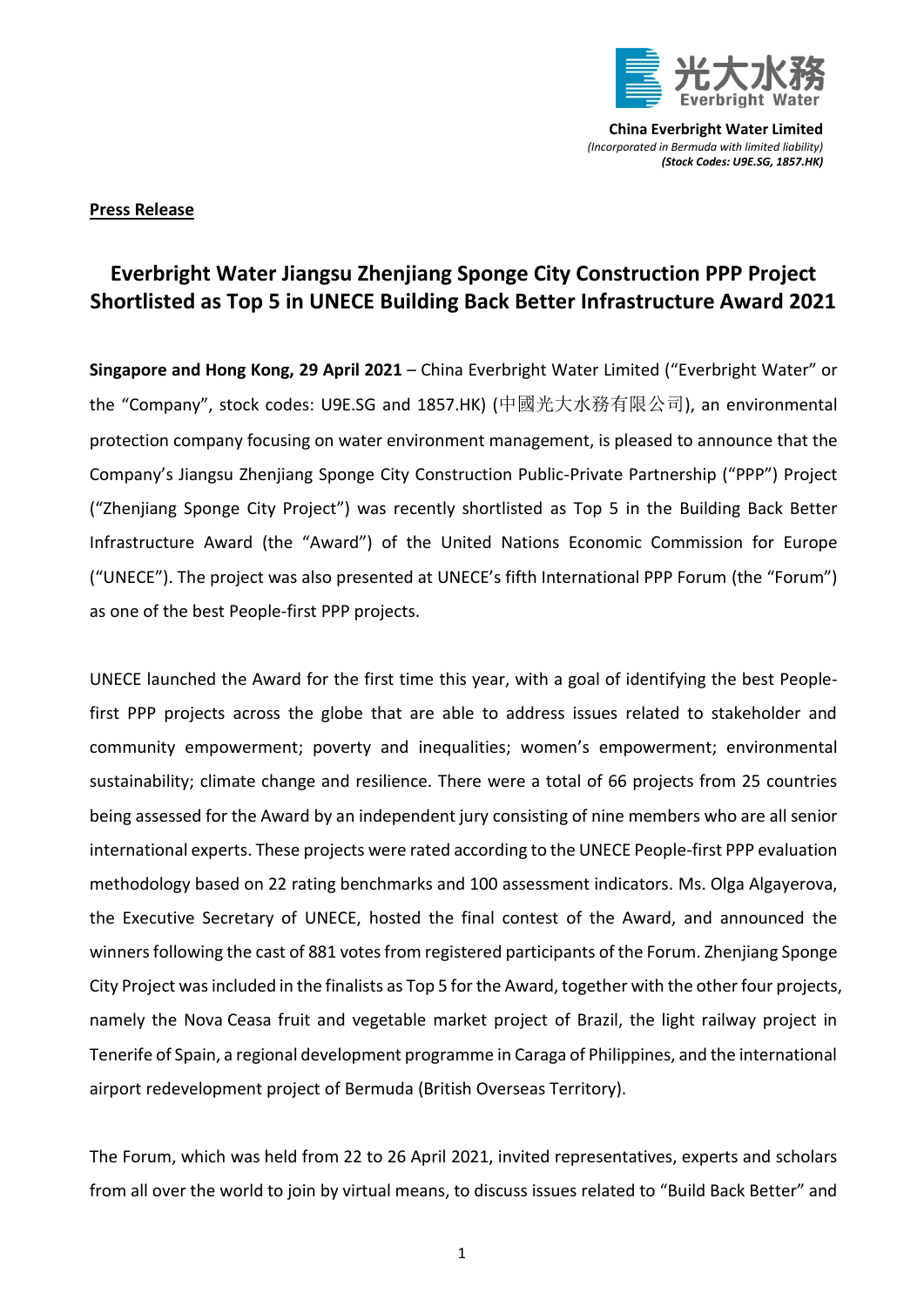

sustainability under the context of the COVID-19 pandemic, so as to provide relevant strategic guidance, test the UNECE People-first PPP evaluation methodology, and identify People-first projects that can promote community resilience amongst vulnerable members of society. Mr. Wang Tianyi, Chairman of the board of directors and CEO of China Everbright Environment Group Limited ("Everbright Environment") and Chairman of Everbright Water, was invited to attend the Forum by virtual means.

Everbright Water secured Zhenjiang Sponge City Project based on a PPP model in 2016, with a total investment of approximately RMB2.585 billion. The investment comprises a RMB1.2 billion subsidy from the PRC central government and a RMB1.385 billion investment contributed by the project company, in which Everbright Water holds 70% equity stake. The project is one of the 16 sponge city pilot projects that have received financial support from the PRC central government and also one of the PPP demonstration projects of the Ministry of Finance of the PRC. It was also selected by the National Development and Reform Commission of the PRC to be one of its second batch of PPP demonstration projects.

**Mr. An Xuesong, Executive Director and CEO of Everbright Water**, said, "Since the commencement of construction work related to Zhenjiang Sponge City Project in the second half of 2016, the project team had put active efforts to correspond with the local government's plans and arrangements, collaborated closely with project partners, and carried out relevant construction work in an orderly manner. The project has solved the local waterlogging problems through green infrastructure, effectively preventing flooding and initial rainfall pollution even when confronted with the heaviest rainstorm that occurs only once every fifty years. It has also made remarkable improvements to the community infrastructure, bringing convenience and sense of fulfillment to the local residents. As a major partner of Zhenjiang Sponge City project, we are honored and excited to witness how Zhenjiang City has benefited from the project and become a more sustainable and better place to live."

**Mr. Wang Tianyi** noted, "The State Council of the PRC has recently issued a guideline on the action plan for improving urban waterlogging management, which highlights that cities should be treated as living organisms and it is important to enhance their flood control and drainage capabilities in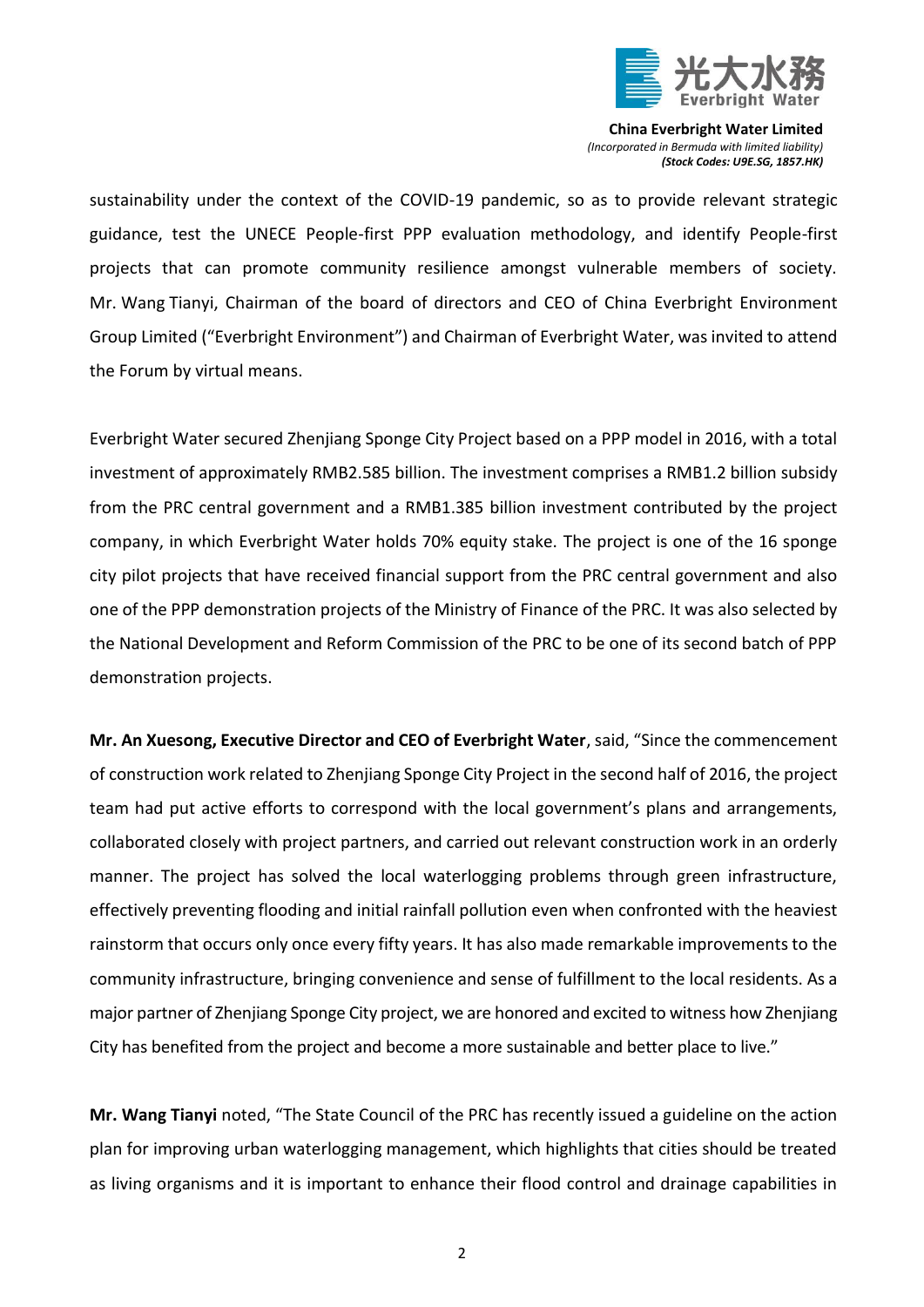

accordance with the requirements for development of sponge and resilient cities. Since the commencement of the project construction, Zhenjiang Sponge City Project has been highly recognised by domestic and international authorities and communities as an oft-cited example that integrates the PPP model and the development of sponge cities. This latest international recognition underlines the project's achievements in urban waterlogging management and contributions to the relevant business model, speaking volumes about Everbright Water's business strength. Going forward, Everbright Water will draw inspiration from the honor with continuous endeavours to provide comprehensive, efficient and quality water management services, with the aim of fulfilling its corporate mission of being 'Devoted to Ecology and Environment for a Beautiful China'. In doing so, it will contribute wisdom and power to the sustainable and healthy development of the economy and the society in general."

*- End -*

*Notes to editor:* 

*The video presentation of Zhenjiang Sponge City Project for the Award can be accessed via the links below. Zhenjiang Sponge City Project Video webpage of Everbright Water's corporate website: <https://www.ebwater.com/en/media/video.php>*

*Webpage of UNECE Build Back Better Infrastructure award 2021: <https://unece.org/ppp/forum5/awards/BBBprojects>*